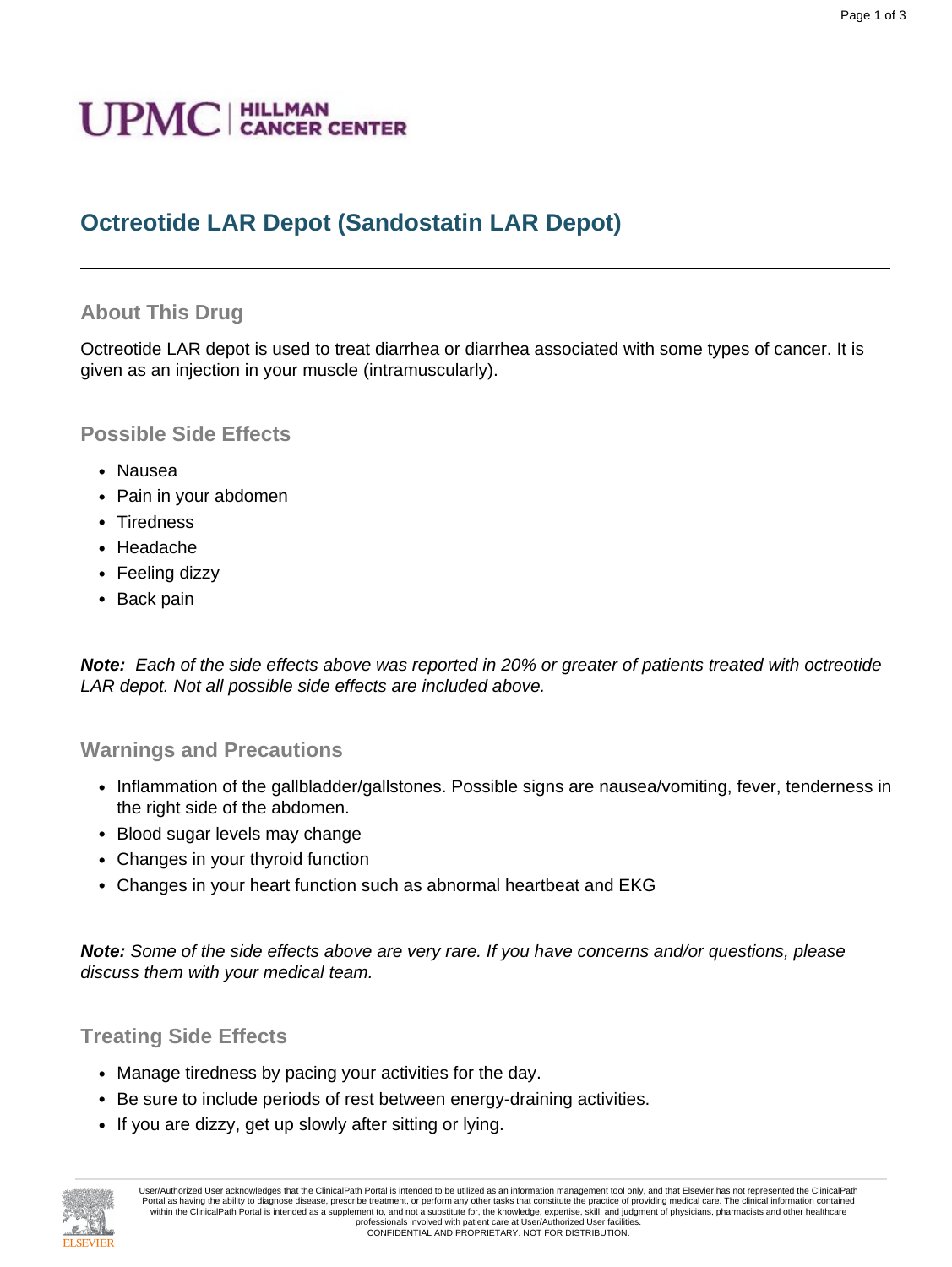- Keeping your pain under control is important to your well-being. Please tell your doctor or nurse if you are experiencing pain.
- Drink plenty of fluids (a minimum of eight glasses per day is recommended).
- To help with nausea and vomiting, eat small, frequent meals instead of three large meals a day. Choose foods and drinks that are at room temperature. Ask your nurse or doctor about other helpful tips and medicine that is available to help stop or lessen these symptoms.
- If you have diabetes, keep good control of your blood sugar level. Tell your nurse or your doctor if your glucose levels are higher or lower than normal.

## **Food and Drug Interactions**

- There are no known interactions of octreotide LAR depot with food.
- This drug may interact with other medicines. Tell your doctor and pharmacist about all the prescription and over-the-counter medicines and dietary supplements (vitamins, minerals, herbs and others) that you are taking at this time. Also, check with your doctor or pharmacist before starting any new prescription or over-the-counter medicines, or dietary supplements to make sure that there are no interactions.

#### **When to Call the Doctor**

Call your doctor or nurse if you have any of these symptoms and/or any new or unusual symptoms:

- Fever of 100.4° F (38° C) or higher
- Chills
- Headache that does not go away
- Feeling dizzy or lightheaded
- Tiredness that interferes with your daily activities
- Unexplained weight gain
- Feeling that your heart is beating in a fast or not normal way (palpitations)
- Trouble breathing
- Nausea that stops you from eating or drinking and/or is not relieved by prescribed medicines
- Throwing up more than 3 times a day
- Pain in the right side of your abdomen
- Pain that does not go away, or is not relieved by prescribed medicines
- Abnormal blood sugar
- Unusual thirst, passing urine often, headache, sweating, shakiness, irritability
- If you think you may be pregnant

## **Reproduction Warnings**

• **Pregnancy warning**: It is not known if this drug may harm an unborn child. For this reason, be sure to talk with your doctor if you are pregnant or planning to become pregnant while receiving this drug. Let your doctor know right away if you think you may be pregnant.